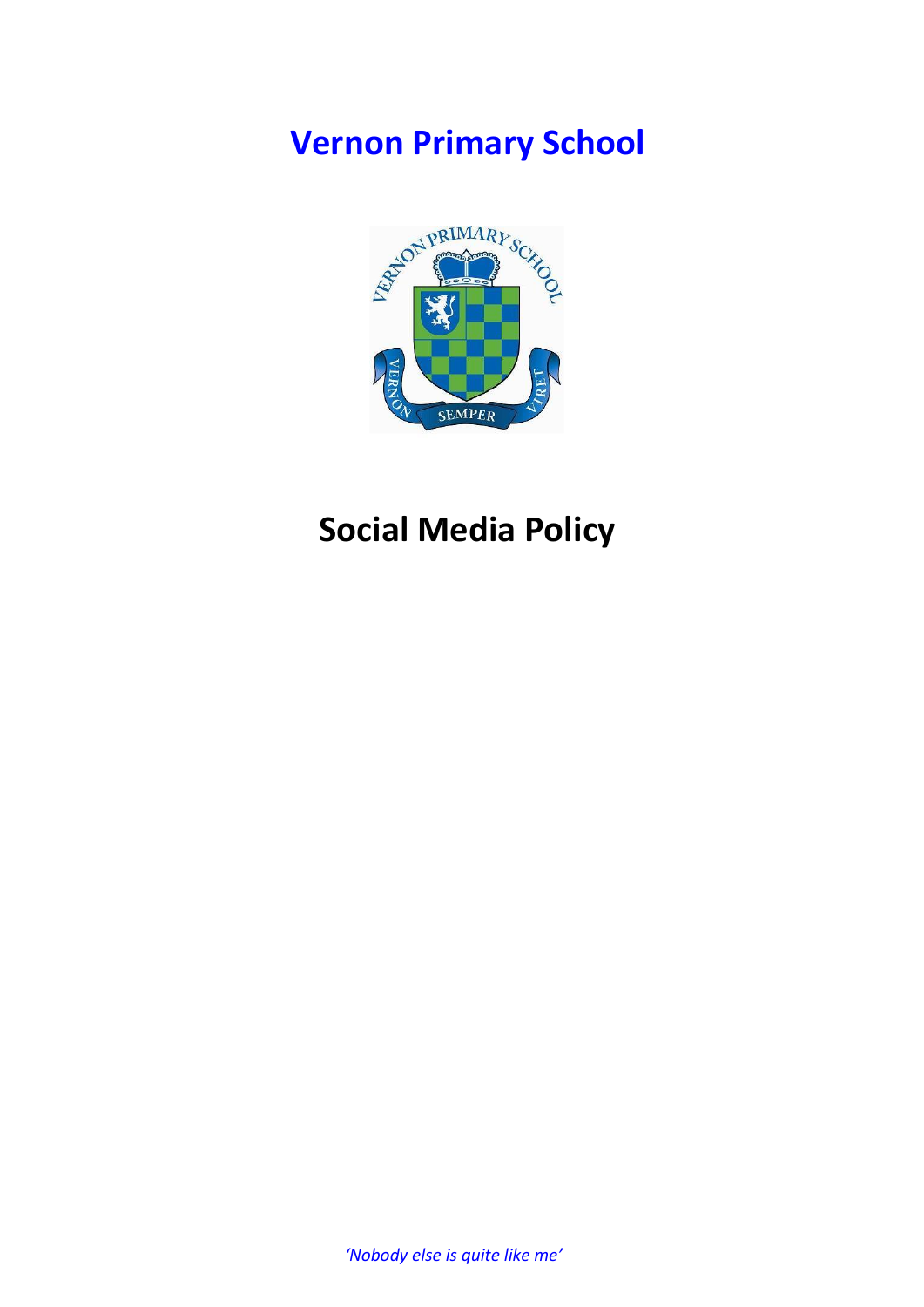This policy applies to ALL categories of school employees on the use of social networking websites.

## **Using social networking sites and other new media in a personal capacity**

It is recognised that many employees use the internet for personal purposes, and many participate in social networking on a range of websites such as Facebook, Instagram, Twitter, You Tube and Snap Chat.

In the majority of cases this is uncomplicated and trouble-free. However, there are some occasions where an employee's personal life and work life can start to overlap through these sites. For example:

- Where pupils/parents making complaints, search the web for information about staff involved in their case – finding social networking sites, blogs and photo galleries could potentially fuel their concerns/case.
- Journalists increasingly use the web to research stories, and may reprint photos or comments that they find relating to school/LA employees.
- Some people also look on social networking sites to find out information about people applying for jobs.

#### **Recommendations**

Whilst the school/LA respects an employee's right to a private life and has no wish to interfere with this, it is strongly recommended, when using such sites, to consider the potential impact on both the reputation of the employee and that of the school/LA.

The school/LA must ensure that confidentiality and its reputation are protected. It therefore requires each employee using social networking websites to:

- ensure that you do not conduct yourself in a way that is detrimental to the school/LA.
- take care not to allow your interaction on these websites to damage or compromise working relationships between members of staff, pupils, users of LA services or other stakeholders, e.g. it would be unwise for staff to allow current pupils access to any information which would compromise their position and authority in a school.
- not post photographs of yourself or your colleagues taken in the school, nor photographs of pupils, clients or visitors within the school, nor of school/LA logos.
- ensure that you never post or send abusive or defamatory messages.
- No staff member should make reference to school or school events on their personal social media accounts.

#### **Security and identity theft**

Employees should be aware that social networking websites are a public forum, particularly if the employee is part of a "network". Employees should not assume that their entries on any website will remain private.

Employees must also be security conscious and should take steps to protect themselves from identity theft, for example by restricting the amount of personal information that they upload. It is important to avoid posting detailed personal information such as date of birth, place of birth and favourite football team, which can form the basis of security questions and passwords.

With this in mind, employees must:

- ensure that no information is made available that could provide a person with unauthorised access to the school/LA and/or any confidential information; and
- refrain from recording any confidential information regarding the school/LA on any social networking website.

## *'Nobody else is quite like me'*